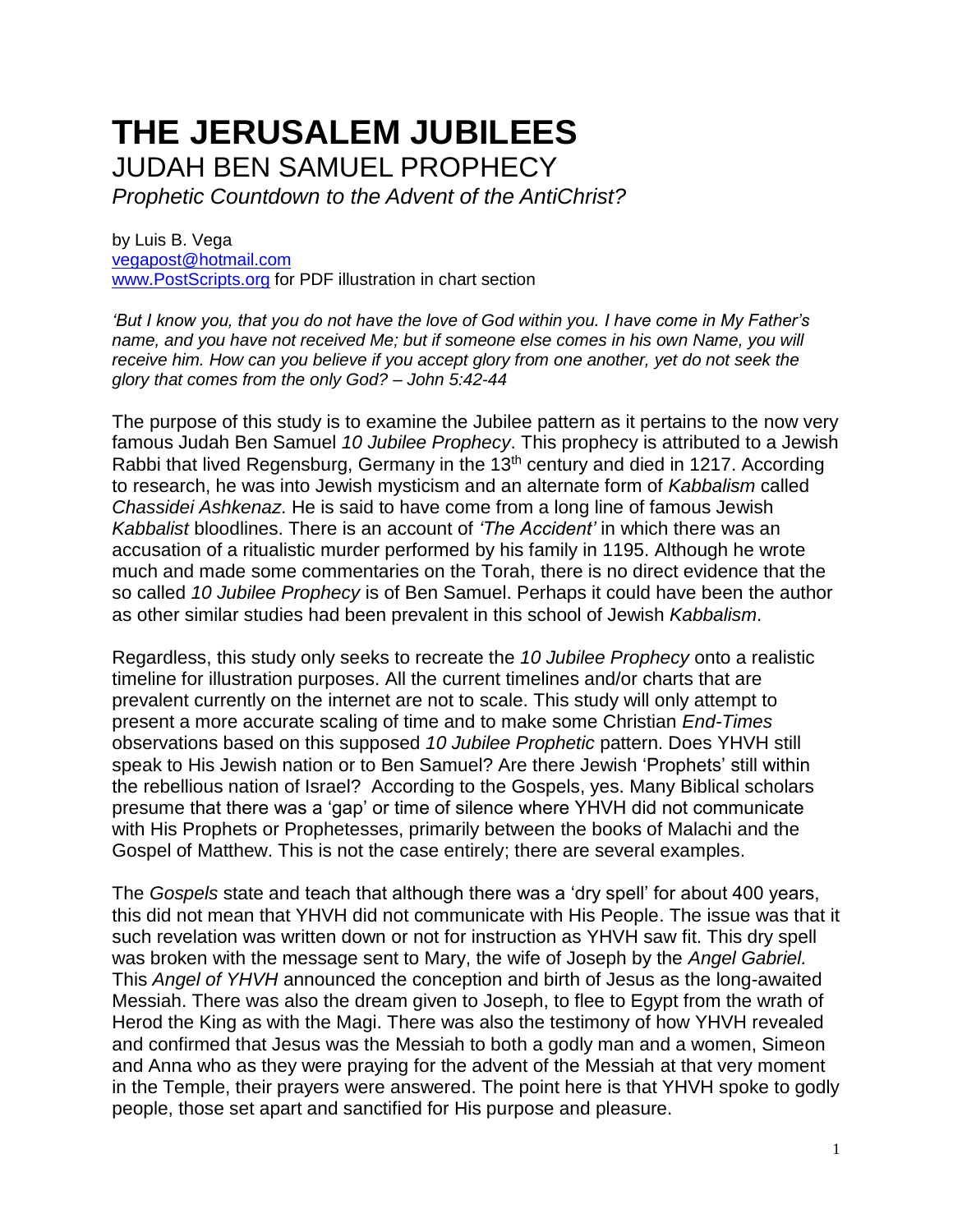However even so, YHVH was faithful to honor Moses' *Seat of Judgment* that had been usurped in Israel by evil Luciferians which Jesus confronted during His ministry as the *Synagogue of Satan*. In the final days of Jesus, there were the High Priests that were 'given a word of knowledge' that *'One must die for the sins of the nation'*. This is in the Gospel of John 11: 50-52.

*'You do not realize that it is better for you that one man die for the people than that the whole nation perish. Caiaphas did not say this on his own. Instead, as high priest that year, he was prophesying that Jesus would die for the nation, and not only for the nation, but also for the scattered children of God, to gather them together into one.'*

As one can ascertain, it is possible for the godly and the conspiring ungodly to receive revelation. As to the ungodly, Lucifer and his angelic minions have a knowledge superior to Humanity and divulges revelation as well to his *Synagogues of Satan*. The point is that such that delve into *Kabbalism* as Judah Ben Samuel perhaps had this occur. This study is not endorsing such a prophecy but only making observations based on the revelation that YHVH has given His Apostles and Prophets through Scripture already. Based on the *10 Jubilee Pattern*, this study does suggest that there is a prophetic synchronization of time that highlights certain key years. Mainly that at the start of the death of Ben Samuel in 1217, there is a pattern of 'Jubilees' ending in 2017.

| 1217                   | 1517     | 1917                                       | 1967                          | 2017 |
|------------------------|----------|--------------------------------------------|-------------------------------|------|
| Death<br>of Ben Samuel | Ottomans |                                            | Allenby 6-Day War AntiChrist? |      |
|                        |          | ----500 Years----------------------------- |                               |      |

The prophecy states that at the end of the  $10<sup>th</sup>$  one, that being 2017, the Messiah would appear. This study suggests an alternative interpretation. The 'Messiah' that could be revealed in 2017 will not be Jesus but the '*One that will come in his own Name'*, mainly the AntiChrist. Realize that the AntiChrist has to come first before the return of Jesus. Realize that Israel will accept a false Messiah as Jesus foretold. Another observation comes from the fact that as the British General Allenby entered Jerusalem on foot, he perhaps inadvertently represented the conquering king 'Messiah' in humility possessing the *City of the King*. This entrance took place at the *Jaffa Gate*, on the western side of the Old City of Jerusalem. It is also referred to as the entrance to the Citadel of David.

If Ben Samuel's prophecy of 10 Jubilees is to come to pass, then exactly 100 years, then soon after 2017, the 'other' Messiah figure will also come through a Gate to possess Jerusalem. The question will be which Gate will this false imposer come through? Will it be the same Gate, Jaffa as Allenby or the *Golden Gate* as Jesus did? Scripture teaches that it will be Jesus that will descend from the clouds and touchdown on the *Mount of Olives* opposite the *Golden* or *Eastern Gate* and walk through it to possess Jerusalem from the false AntiChrist and False Prophet of Lucifer. It will be exactly as it was in Jesus' 1<sup>st</sup> Advent. There was nation divided in land, a supposed King of the Jews, Herod and a False Prophet appointed by Rome.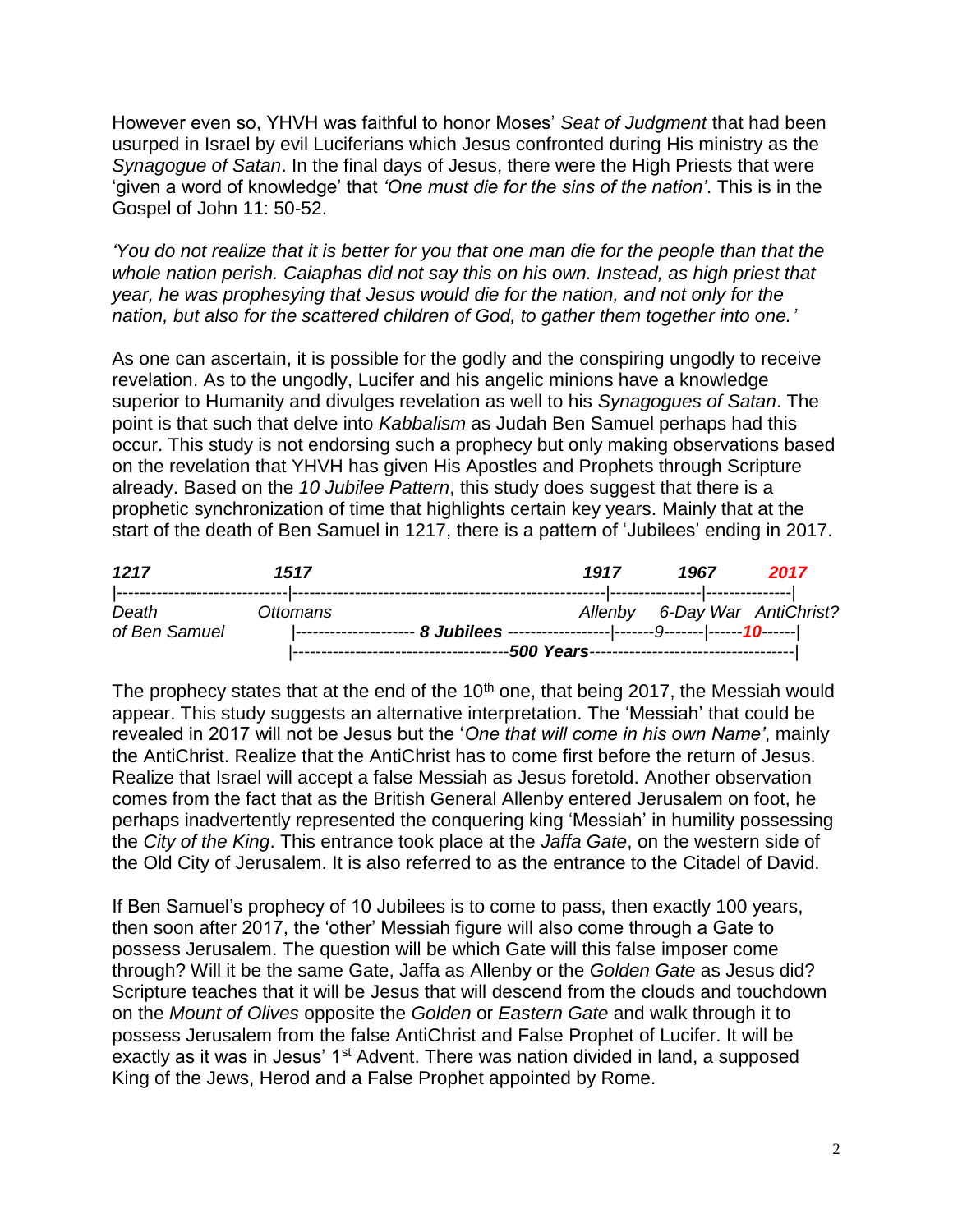It was in 1917 that General Allenby took control of Jerusalem from the Ottoman Turks without a fight as revealed by Ben Samuel. According to history, the Royal Air Force dropped leaflets over the city in Arabic that specified an unconditional surrender and it was signed by Allenby. To the Muslim Arabs, this name was attributed to 'Allah' as in *Allah-be'* and they totally capitulated. What is rather intriguing is that in 1917 there was a sort of 'covenant' made by the new rulers of Jerusalem, it was called the *Balfour Declaration*. According to research,

'*The Balfour Declaration was a letter dated 2 November 1917 from the United Kingdom's Foreign Secretary Arthur James Balfour to Walter Rothschild, 2nd Baron Rothschild, a leader of the British Jewish community, for transmission to the Zionist Federation of Great Britain and Ireland.'*

What this study suggests is that as this 'Declaration' was broken by the British, as Allenby epitomized the possession of Jerusalem, so too will the coming false Messiah confirm such a 'Declaration' or Covenant and later on break it. In the case of the British, the *British Mandate* stipulated the aspiration of both the Jews and Muslim Arabs to have a separate homeland. Initially, the British had carved out what is now Jordan as the homeland for the Palestinians. The west bank of the Jordan River would be allocated to the Jews as that was the ancient land of Samaria and Judah. However, the British double crossed both the Jews and Muslim Arabs in that Jordon was made an artificial kingdom and nation instead. This allowed only the west bank land area to accommodate both nations now.

This was not resolved until after World War 2 as the *UN Partition Plan*. However the Muslim Arabs rejected the *2-state solution* and declared war as the Jews as they declared their independence, having accepted the UN resolution. It was not until the preemptive *6-Day War* that the Jews recaptured Jerusalem, primarily the *Old City* with the *Temple Mount*. The point is that this will mirror the coming confirming of the Covenant that will possibly have provisions for the Jews to rebuild the *Temple of YHVH*. It will be the false Messiah that will allow this event to occur, meaning that the world is that close to this 10 Jubilee pattern to take place, if it is valid and reliable. The next observation has to do with the numerical sequence of the so called 10 Jubilees.

If the pattern of Ben Samuel is correct, it does appear to follow the Biblical numerical value of association and meaning. For example the end of the 8th Jubilee occurs in 1917. This is precisely when the evil Muslim rulership ended in Jerusalem. In prophetic terms, it is a new beginning, which the number 8 suggests. This was the number of people on the Ark of Noah that signified a *New World* to come, etc. The other numerical association has to do with the 10th. This 10th Jubilee is to occur in 2017. The number 10 in Biblical terms speaks of the Law as in the 10 Commandments. It will be fitting a time that perhaps as the new Temple worship is ordained, a theocracy will return to Israel under Mosaic Law but under a False Prophet or 'high priest' and the false Messiah, the Biblical AntiChrist. This 10 numerical association speaks of the *New World Order* build upon the technological grid of numbers, the Mark of 666 and the total surveillance, etc.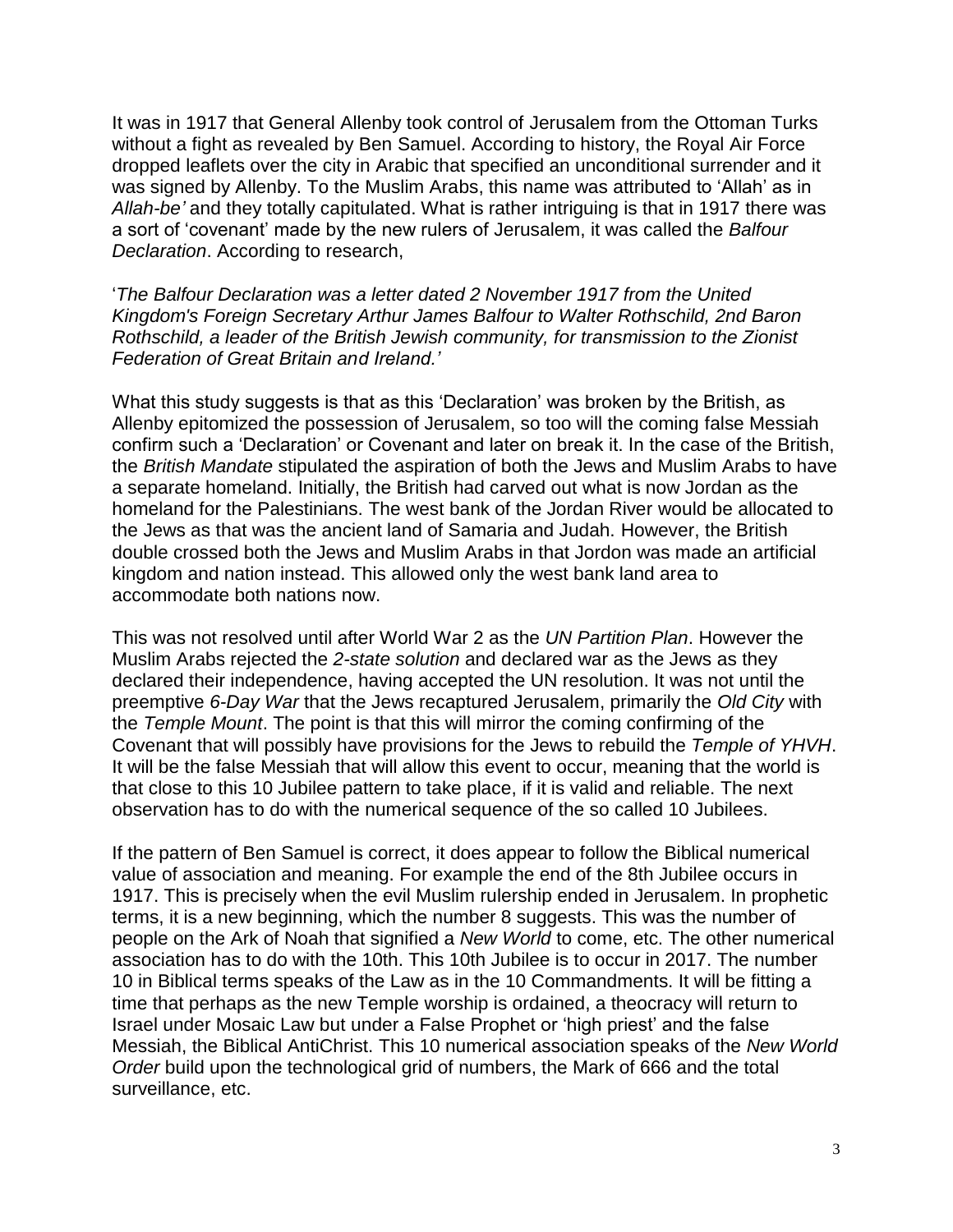It will be based on the changing of the times and laws that the Bible foretells will occur. The next observation is that the time of the 10 Jubilee timeline appears to be in approximate *phi ratio* of time. If one takes the starting point of the death of Judah Ben Samuel in 1217, the *phi ratio* will coincide with the fall of the Ottoman Muslim rule in 1517 and converge on a specific date. This date is September 11, 2001. Does this date thus commence the countdown to when the false AntiChrist is to come perhaps in 2017? There are many Christians that also hold to the notion that Jesus Christ will return in 2017. Concerning the coming 'one', those that believe it will be a 'Messiah' are one in the same as being 'blinded' by a lack of knowledge that although it would appear to be so, it is not the case.

This study stipulates that this coming figure, if soon after 2017 will not be the true Christ, Jesus of Nazareth but the false Christ, the AntiChrist. The last observation this study seeks to present based on the 10 Jubilee pattern of Rabbi Judah Ben Samuel is that the year 2017 will coincide with the *Great Sign* in the Heavens. This *Great Sign* is the Virgo constellation of Revelation 12. This sign will occur precisely on the Sabbath of Return on September 23, 2017. It will also be conjoined by a comet next to the Moon as if to accent it. Of note, this cosmic sign incorporates a multifaceted array of meanings on different levels. What is present is all of the cosmic motifs given to the Apostle John by Jesus. There is a 'crown' upon the Virgin. The constellation of Leo depicts this as its configuration does appear somewhat like a tiara.

Most interesting is that the planetary alignment of *Mercury-Mars-Venus* follows their relative size order. This planetary array also appears to contribute to the 'tiara' effect as a tiara is designed in such an overall dimension. There is the Sun that 'clothes' the Maiden, the *New Moon* at her feet and Jupiter that has been 'birthed' for about 13 days. It was amazing in retrograde for approximately 9 months. One element is consistent though, the notion of a 'Rapture' or a snatching away and upward is portrayed of the *Manchild*. Regardless of one's stance of a pre, mid or post or no Rapture, Jesus gave a great sign to the Apostle John that one would occur. Is this also a 'Sign' of the Rapture of the *Bride of Christ*? Will it be at this time or soon thereafter that the depiction of Heaven will manifest itself on Earth? What the 'rapture' of the *Manchild* does also communicate is that the *Anointed* of the YHVH is destined for an 'escape'.

This pattern is consistent with the escape of the Hebrews from Egypt. It is consistent with the escape of Lot and Rahab. It will be thus with the promise to the *Church of* Philadelphia as the planetary alignment speaks of a pronounced time of Wrath of the Bright and Morning Star, Jesus as He declares 'war' on those that remain. The Jubilee pattern is also apparently related to Israel's punishment based on Ezekiel 4:1-5. The Bible states that there would be 390 years for Israel's punishment to be completed. This time was also alluded to by Jesus Christ during His *Olivet Discourse* that stipulated a gap and future fulfillment to complete Daniel's 70th Week. This last 'Week of Years' is referred to as the 'Time of Jacob's Troubles' wherein a future Temple was spoken in that context. Why? It is because Jesus referenced that the  $2<sup>nd</sup>$  Temple would be in ruins, yet spoke of a future *Abomination of Desolation*. It is a completion piece to conclude the judgment or 'refinement' of Israel that is 'Jacob'.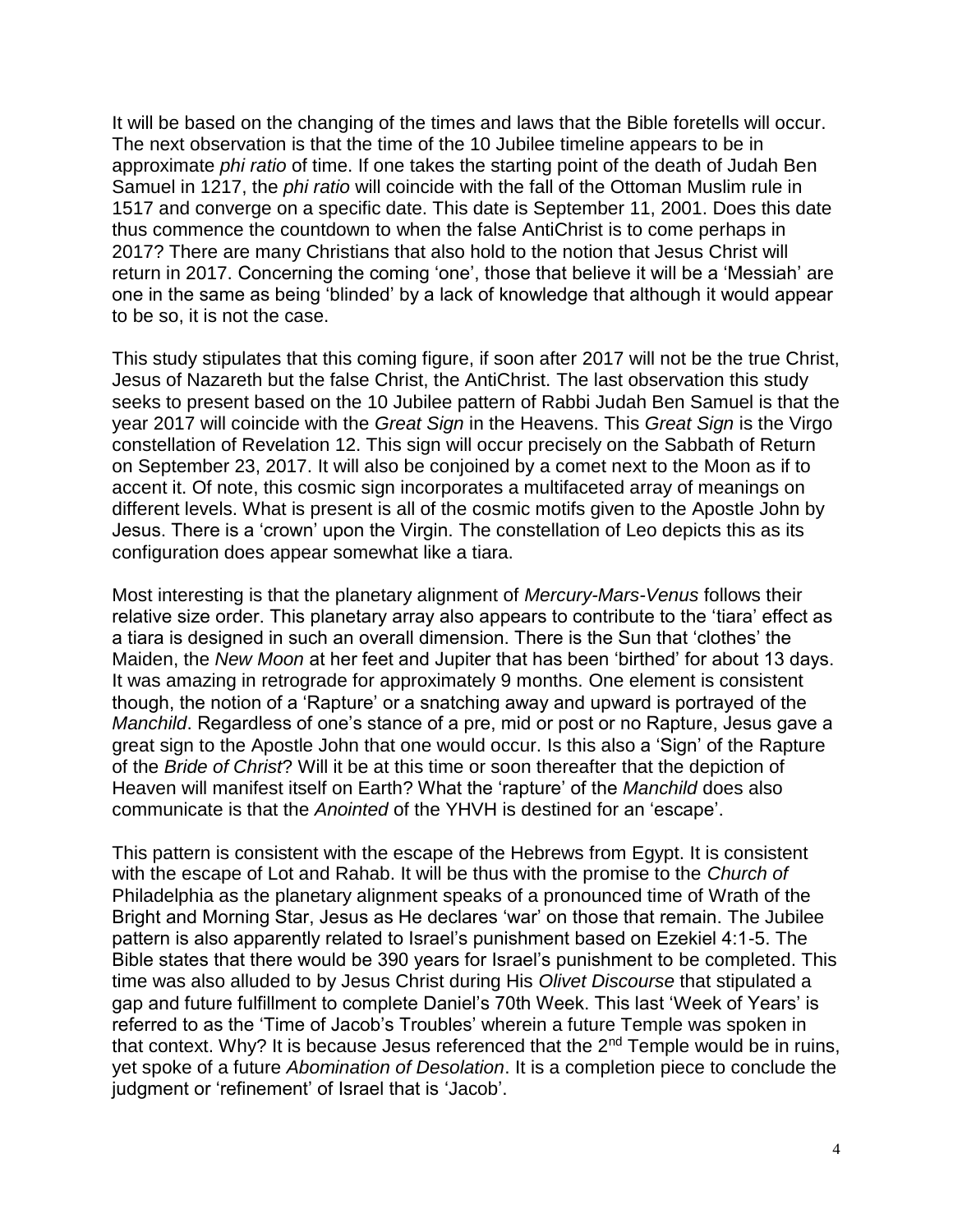## **The Last Jubilee?**

This time is reminiscent of the time Jacob was transformed into an 'Israel', which means a 'Prince of Elohim' and which finally Israel will be. This will be the time when YHVH will drive-away, once and for all the elements of the Luciferian *Synagogues of Satan* for the Children of Israel. Such are the ones that crucified Jesus and took control of the Seat of Moses and the Temple. These are the very ones that want *'Caesar as King'*; the ones that have pledged allegiance to Lucifer and his kingdom on Earth instead. Such where in place then as they are now in this time now of the *Days of Noah* and will be. They are awaiting '*the One that will come in his own Name'*. They will crown the AntiChrist as the Messiah; perhaps in 2017?

This key prophetic event could be related to how the AntiChrist, as the false Messiah of Israel will allow for a '*confirming of a covenant'* to set up in the 3<sup>rd</sup> Temple. Many believe it could be in 2018 based on the following mathematical computation.

*[ 390 years x 7 decrees = 2,730 years ] = (719 BC + 2,730 Years) = 2011 + 7 years = 2018*

*If 1413/4\* BC is when Israel entered the Promised Land, then 70 Jubilees allotted equals the following.* 

*[ 70 Jubilees x 49 years = 3,430 years - 1412 BC ] = 2018*

What is also astronomically significant is that in 2018, a *Central Blood Moon* will occur directly over Jerusalem's *Temple Mount*. This possible prophetic event is what ties the year of 2011 when 7 years prior to 2018 the Central Blood Moon which is referred to as the *Bull's Eye Moon* occurred over Jerusalem as well. Note that the Tetrad of 2014-15 was positioned in the 'midst' of the 7 year timespan in-between 2 'Central Bull's Eye' *Blood Moons* of 2011 and 2018.

| Central Blood Moon | TETRAD | Central Blood Moon |  |
|--------------------|--------|--------------------|--|
|                    |        |                    |  |
|                    |        |                    |  |
|                    |        |                    |  |

The start of the liberation of Jerusalem in 1967 makes 1966 the 49th year. This would mean that 1 Jubilee thereafter would correspond to Yom Kippur 2015 based on the 7 counts of 7 years or 49 years. Moreover, the 1948-1967-2015 time interval is in approximate phi ratio proportion.

*1966 + 7 + 7 + 7 + 7 + 7 + 7 + 7 = 2015 1973 1980 1987 1994 2001 2008 2015 49 Years = 1917 - 1966 49 Years = 1966- 2015*

*70 Years = 1948-2018 NOTE: (AD 70 + 1948 years = 2018)*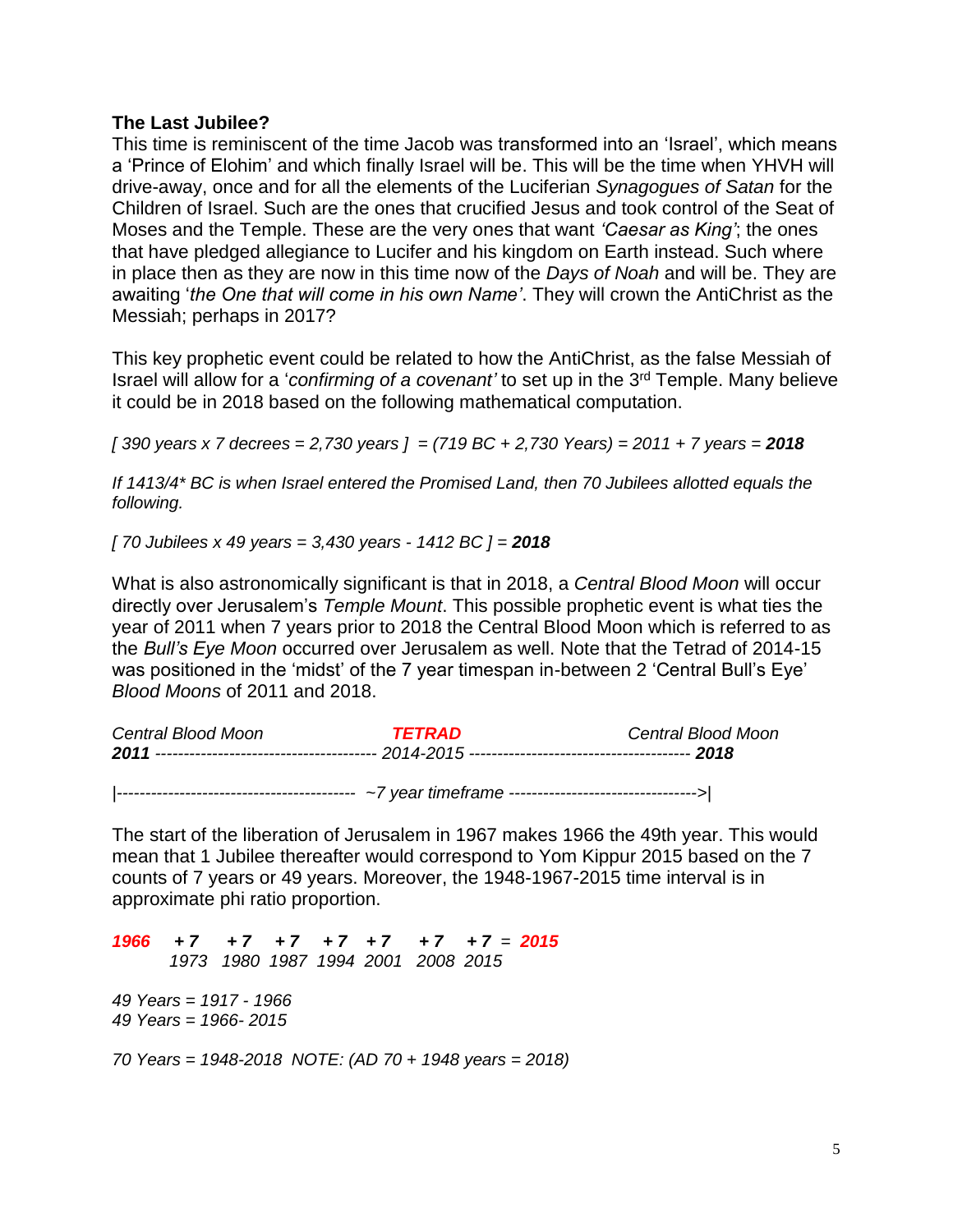## **Prophetic Backgrounds**

In Leviticus, YHVH instructed the nation of Israel to count off 49 years and on the 50th Year proclaim a Jubilee where all things reverted back to the original state and/or condition. This reset was to commence once Israel entered the Promised Land. Israel did not do that and as a result, Israel was exiled into Babylon 70 years or 10 Years of 7s prophetic weeks for the Sabbaths owed since entering the Land up until that time ~490 years. Due to the difference in Jewish calendar counts, there is dissenting views on which date is the correct count to establish a Jubilee Year; modern Gregorian dates have been nonetheless superimposed. The Jubilee is based on a *Sabbatical Cycle*: It is a period of 49 Years, comprised of 7 years x 7 Sabbaths of Years. Technically, the Jubilee Year follows the *49th Sabbatical Cycle*.

The 50th Year is proclaimed on Yum Kippur of the previous year. For example, if 1917 was a Sabbatical Year, then 1918 would be the Jubilee Year, if 1966, then 1967 would be the Jubilee Year etc. Many believe that the Jubilee Year is 2016 and that it would or should have been proclaimed the prior Fall in 2015 on Yom Kippur. This is plausible for the following astonishing mathematical count. If one uses the 360 Biblical year could of 30 day months, then 360 days x 49 years = 17640 days. If one then adds these 17640 days to when the Jews recaptured Jerusalem in June 7, 1967, it equals to September 23, 2015. This was exactly on Yom Kippur when the Jubilee was or is to be proclaimed. The Jubilee Year would be proclaimed for the year 2016 and not end until the year 2017. This is precisely the week when the *Great Sign* of Heaven appears as depicted in Revelation 12.

Per some who have calculated this singular astronomical occurrence, it has not occurred in the past nor will in the future. Nonetheless, many believe 2017 will be the Jubilee due to the Ben Samuel prophecy. Could the 2017 mark the 'beginning' of a very significant prophetic event or somehow be signaling its approach like the rebuilding of the 3rd Temple? The *Temple Mount* had not been under Jewish sovereignty until 1967. If the liberation of Jerusalem on June 7, 1967 is the key pivotal point in modern history related to Biblical eschatology and the End Times, then one can count from this date the Jubilee cycles. To some, this theory could possibly ascertain the last Jubilee within the 50 and 70 year span of a Biblical generation. This pattern could very well herald the conclusion of Daniel's *Last Weeks of Years* soon after 2017.

The timeline seeks only to illustrate that the last or 10th '50-years' from 1517 calculates to the year 2017. Perhaps this year is when the Jubilee will be proclaimed as the 3rd Temple is either begun soon thereafter. This illustration does not stipulate or project that Jesus Christ's 2nd coming has to occur on a Jubilee Year nor does it necessitate the Rapture of the Christian Church as a precursor. The year 2017 will coincide with the eve of Israel's 70<sup>th</sup> year anniversary of being a sovereign nation since 1948 based on the 1947 *UN Partition Plan*. It will also be the 50th year anniversary of the liberation of Old Jerusalem for the first time since 70 AD and precisely from Ben Samuel's prophecy of the last Muslim rulers, that being the Ottoman Turks. Could this be the season of the 'beginning' of Daniel's 7th Week or somehow be associated with the Year of Jubilee that could usher the Tribulation period and see the 3<sup>rd</sup> Temple be rebuilt?